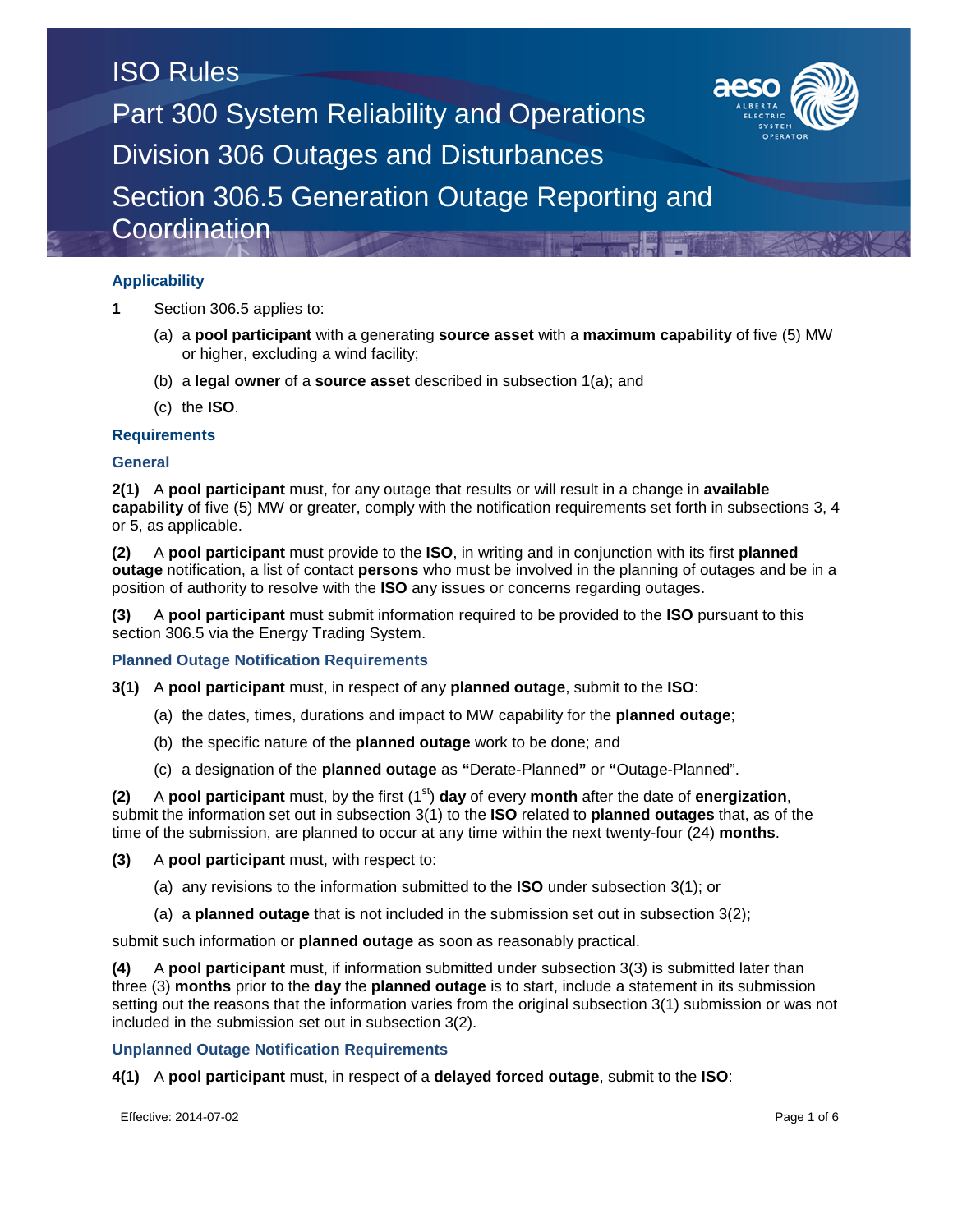

- (b) the specific nature of the **delayed forced outage** work to be done; and
- (c) a designation of the **delayed forced outage** as **"**Derate-Forced**"** or **"**Outage-Forced".

**(2)** A **pool participant** must also, in respect of a **delayed forced outage** for which the **pool participant** has less than twenty-four (24) hours between the time of discovering the circumstances requiring the **delayed forced outage** and the time of commencing the **delayed forced outage**, through contacting the ISO by telephone, on a telephone number that the ISO designates, which must contain a voice recording system.

### **Forced Outage Notification Requirements**

**5** A **pool participant** must, as soon as reasonably practicable, submit **automatic forced outage** information as follows:

- (a) through contacting the ISO by telephone, on a telephone number that the ISO designates, which must contain a voice recording system; and
- (b) submit a designation of the **automatic forced outage** as "Derate-Forced" or "Outage-Forced".

### **Authority to Issue an Outage Cancellation Directive**

- **6(1)** The **ISO** may, if after:
	- (a) completing the assessments and procedures set out in subsections 7(2) through 7(6) the **ISO**  determines that there remains:
		- (i) an immediate need on a short term basis for services provided by certain **source assets** to maintain the necessary level of **reliability** or **adequacy**, as the case may be; and
		- (ii) a high probability that the situation will not be alleviated in a voluntary manner:
			- (A) by any **pool participants** amending or revising outage plans; or
			- (B) through the ordinary course operation of the market; and
	- (b) taking into account the factors set out in subsection 7(7) below,

#### issue a **directive** to cancel any one (1) or more of a **planned outage** or a **delayed forced outage**.

**(2)** The **ISO** must not issue a **directive** canceling an outage without the authorization of the Chief Executive Officer of the **ISO** or his designee.

### **Outage Cancellation Procedure**

**7(1)** The **ISO** must, prior to issuing a **directive** canceling an outage, comply with the procedures set out in subsection 7(2) through 7(8) in sequence.

**(2)** The **ISO** must consider and analyze the results of the **adequacy** assessments undertaken in accordance with subsection 2 of section 202.6 of the **ISO rules**, *Adequacy of Supply*, and perform a further assessment of the status of all **source assets** based on all **planned outage** plans **pool participants** submit under subsection 3.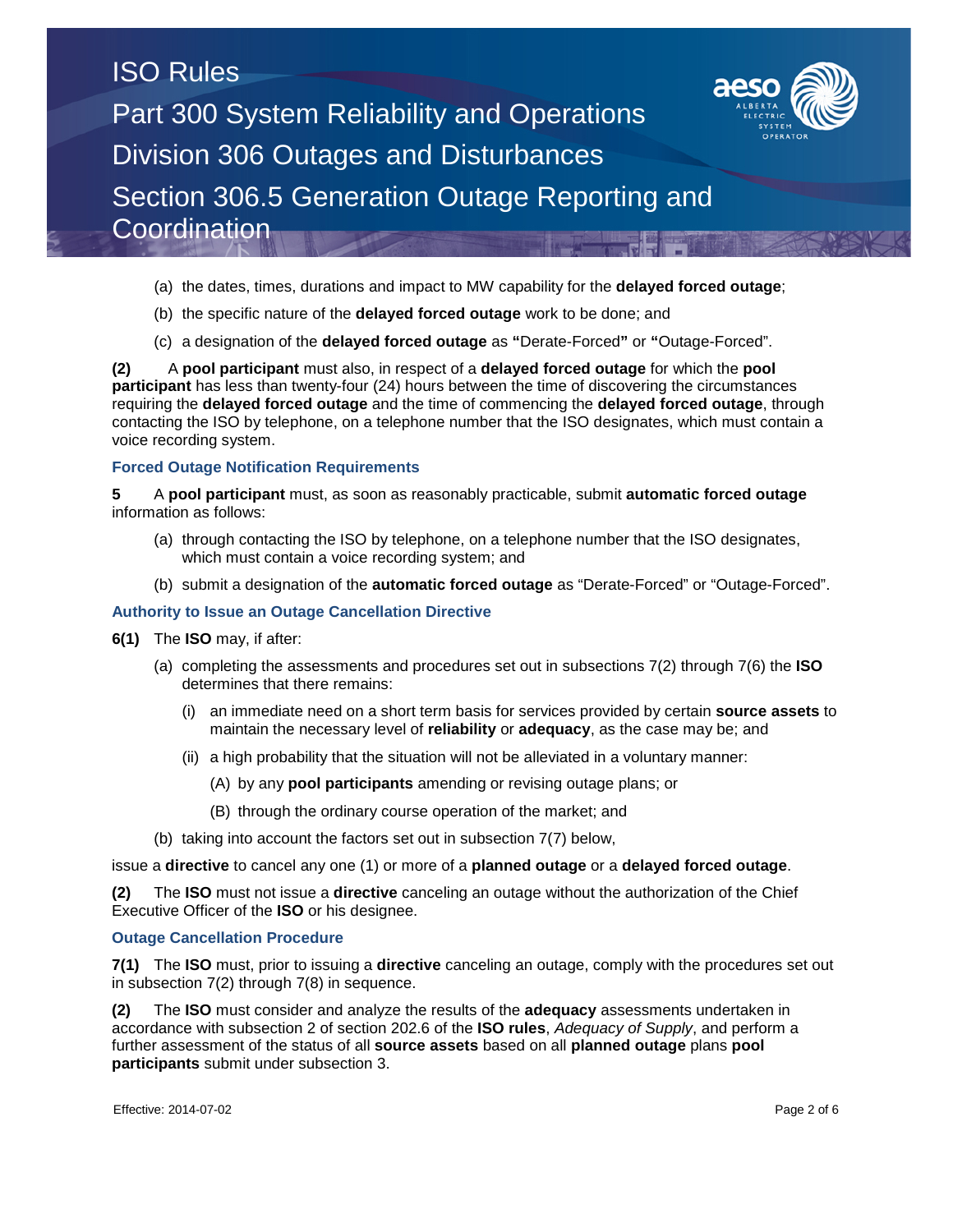

### **(3)** The **ISO** must:

- (a) after completing the assessments and taking into account the total amount of all generating **source assets** which are planned for outages; and
- (b) if the **ISO** anticipates a high probability of a supply **adequacy** shortfall or **reliability** concern

notify **market participants** on the AESO website of its determination.

**(4)** The **ISO** must continue to conduct further situational analysis to seek to alleviate the potential supply **adequacy** shortfall or **reliability** concern and avoid the cancellation of any outages.

**(5)** The **ISO** must post the determination referred to in subsection 7(3) above for a minimum period of one (1) calendar week, and in anticipation that certain **pool participants** may have flexibility to voluntarily amend plans for outages to assist in the alleviation of the supply **adequacy** shortfall or **reliability** situation.

**(6)** The **ISO** must, if the **ISO** posting referred to in subsection 7(5) and any resulting voluntary actions do not result in a reduction in the total amount of generating **source asset** capacity planned for outages such that the forecast supply **adequacy** shortfall or **reliability** remains unresolved, contact the individual **pool participants** to request that they further review outage plans.

**(7)** The **ISO** must consider all of the following factors in its determination as to whether or not to issue a **directive** canceling an outage as contemplated in this subsection 7:

- (a) the economic and operational consequences for the **legal owner** of the **source asset** and for any designated **pool participant**, if a different **person**;
- (b) the operational and functional impact on the **source asset** if the outage is cancelled;
- (c) the effectiveness of canceling the outage in alleviating the supply **adequacy** shortfall or **reliability** concern;
- (d) the historical frequency that a given **source asset** has been the subject of outage cancellations relative to other **source assets**;
- (e) the length of time of, and reasons for, any outage the **pool participant** has previously submitted to the **ISO** under the reporting requirements set out in this section 505.6;
- (f) the extent to which the outage will begin or end during the period of the forecast supply **adequacy** shortfall or **reliability** concern;
- (g) any requirements or material implications under or related to any applicable municipal, provincial or federal legislation or regulations if the **ISO** proceeds to issue a **directive** to cancel an outage; and
- (h) the practicality and effectiveness of market-based solutions to alleviate the supply **adequacy**  shortfall or **reliability** concern, including a consideration of load curtailment options.

**(8)** The **ISO** must not issue a **directive** canceling an outage more than ninety (90) **days** in advance of the first **day** of the period which has been determined to be the commencement of the **reliability** or **adequacy** shortfall.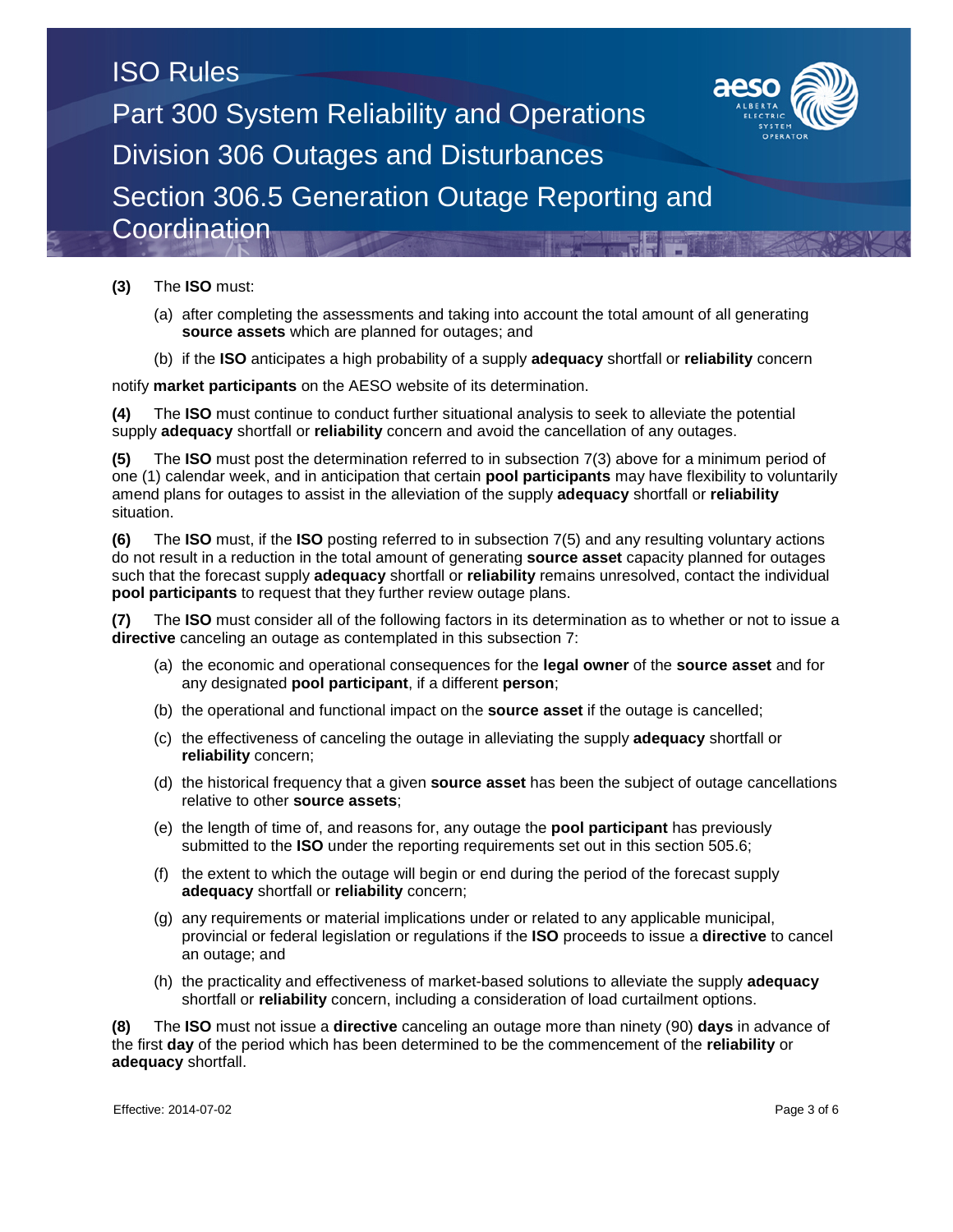### **Outage Planned Costs and Work Submission**

**8(1)** A **pool participant** who has received a **directive** for the cancellation of an outage must use all reasonable efforts to submit to the **ISO** in advance of the period when the outage would have occurred:

- (a) a detailed description and estimation of the work, which was to have been carried out during the outage, including an itemization of the specific plant, machinery and equipment which are the subject of the work during the that period; and
- (b) an estimate of any known or anticipated **incremental generation costs** that may be the basis for a claim for compensation under these **ISO rules**.

**(2)** The submissions set out in subsection 8(1) do not limit compensation claims for other reasonable demonstrable costs.

### **Time Constrained Outage Cancellation**

**9** The **ISO** may, notwithstanding subsection 7, dispense with any or all of the procedures set out in that subsection 7 and proceed to issue a **directive** to cancel an outage, if in the **ISO**'s opinion, it is evident that immediate **reliability** or **adequacy** circumstances do not allow sufficient time to permit the **ISO** to comply with such procedures.

#### **Outage Cancellation Report**

**10** The **ISO** must, if it issues a **directive** under subsection 6 to cancel an outage, prepare a report and post it on the AESO website, which report must contain:

- (a) an explanation of the circumstances, background and chronological events that caused and are related to the issuance of the **directive** cancelling the outage;
- (b) the particulars of the outage that was cancelled, including date of cancellation, duration and MW affected;
- (c) any material market impacts known to the **ISO**;
- (d) whether the cancellation was a time and procedurally constrained one under subsection 9, and if so, the reasons for a decision to depart from any prescribed procedures set out in subsection 7; and
- (e) any other matters that, in the **ISO**'s opinion, are necessary in order to provide a full and complete explanation to **market participants** of the decision.

#### **Payment Eligibility for Incremental Generation Costs and Claim Limitations**

**11(1)** Subject to this subsection 11, subsection 5.1 of section 103.4 of the **ISO rules**, *Power Pool Financial Settlement* and the definition of **incremental generation costs**, a **pool participant** or **legal owner** of a generating **source asset**, or both of them if different **persons**, that has complied with a **directive** to cancel an outage issued pursuant to subsection 6, is eligible to receive payment for **incremental generation costs** from the **ISO**.

**(2)** A **pool participant** or a **legal owner** who is a claimant under this subsection 11 must, within forty (40) **days** after the end of the **settlement period** related to the period during which the **directive** was effective, provide the **ISO** with a written statement which contains: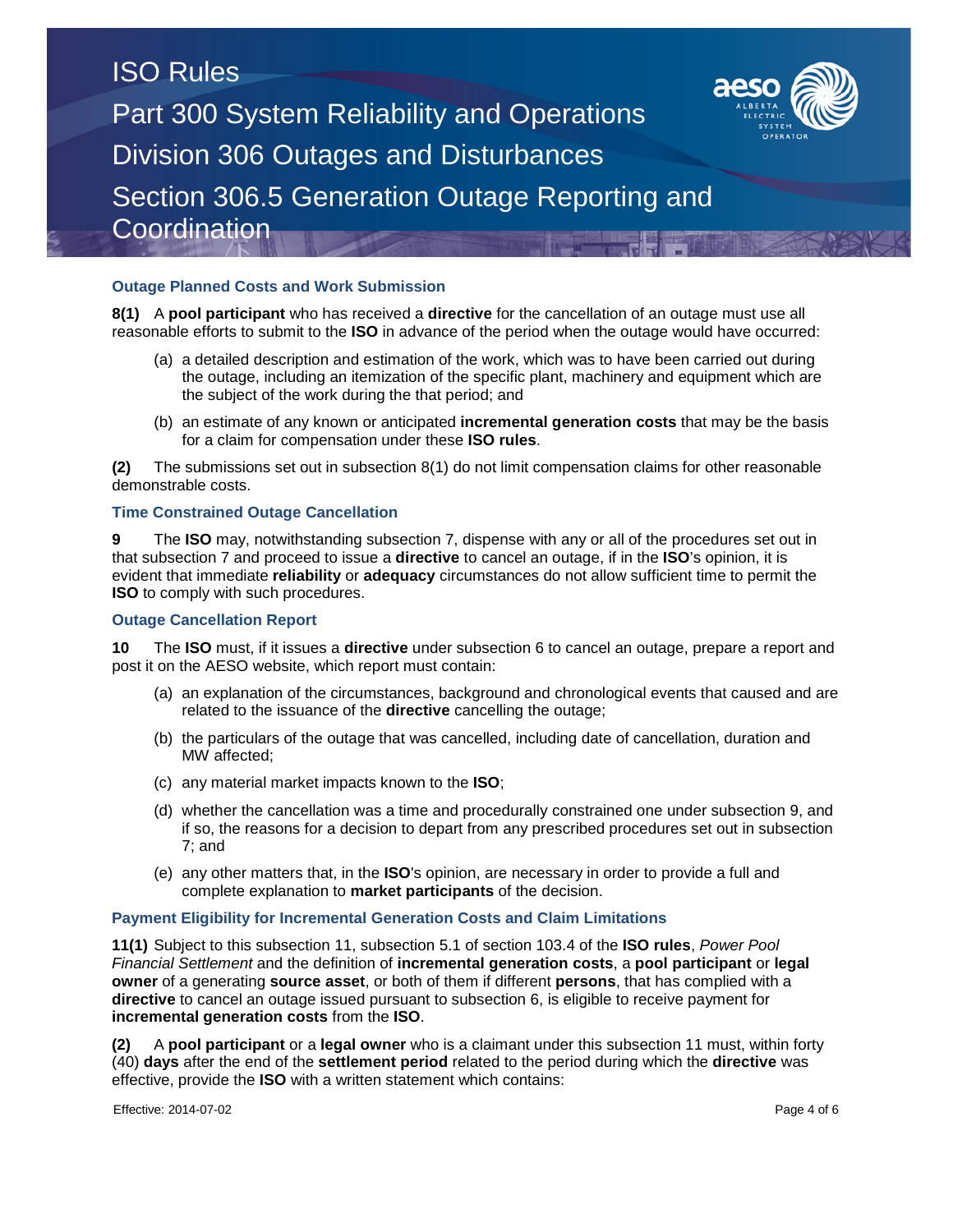- (a) the detailed information of the claim and calculation of **incremental generation costs** as incurred and caused by the cancellation, to the extent those details and calculations are known or estimable as of the date of delivery of the statement to the **ISO**; or
- (b) if any detailed information or calculations are not known or estimable as of the date of delivery of the statement, an estimate of the date by which any of the outstanding information or calculations required under subsection 11(2)(a) will be finally determined and delivered to the **ISO**.

**(3)** A **pool participant** or a **legal owner** who is a claimant under this subsection 11 must provide the **ISO** with a supplementary written statement setting out all outstanding information or calculations as soon as reasonably practicable after the delivery of the original statement, but in any event no later than one (1) year after the end of the **settlement period** related to the period during which the cancellation **directive** was effective.

**(4)** A **pool participant** or a **legal owner** who is a claimant under this subsection 11 must provide to the **ISO**:

- (a) any and all of its own and third party supporting data, records, invoices, formulas, calculations, third party contract claims and related terms and conditions;
- (b) any other information or materials used to calculate or determine the amounts claimed in the statement or any supplementary statement; and
- (c) any other detail and information the **ISO** may reasonably request

in order to verify the **incremental generation costs**, claims, calculations and particulars.

**(5)** The **ISO** must approve the compensation and settlement in respect of any **incremental generation costs** on or before the fortieth (40<sup>th</sup>) **day** following the **day** of the receipt by the **ISO** of the last of the initial statement, supplementary statement or deficiency materials.

**(6)** The **ISO** must reject the portion of a claim for **incremental generation costs** related to any of the following:

- (a) costs or claims related to a cancellation for which the claimant is eligible for compensation pursuant to the provisions of a **transmission must-run** contract with the **ISO**;
- (b) costs or claims associated with or related to the claimant's market or hedging portfolio, other than those allowed under subsection (iv)(d)(B) of the definition of **incremental generation costs** which limits such costs and claims to the **source asset** which is the subject of the **directive**;
- (c) lost opportunity costs, or other form of loss of profits, revenue, earnings or revenue not specifically provided for in the definition of **incremental generation costs**;
- (d) raw material, fuel, processing, production, manufacturing or industrial costs of any nature which are not directly related to the **source asset**'s participation in the energy market;
- (e) fixed costs; or
- (f) costs or claims that the claimant could otherwise have mitigated through all reasonable efforts.